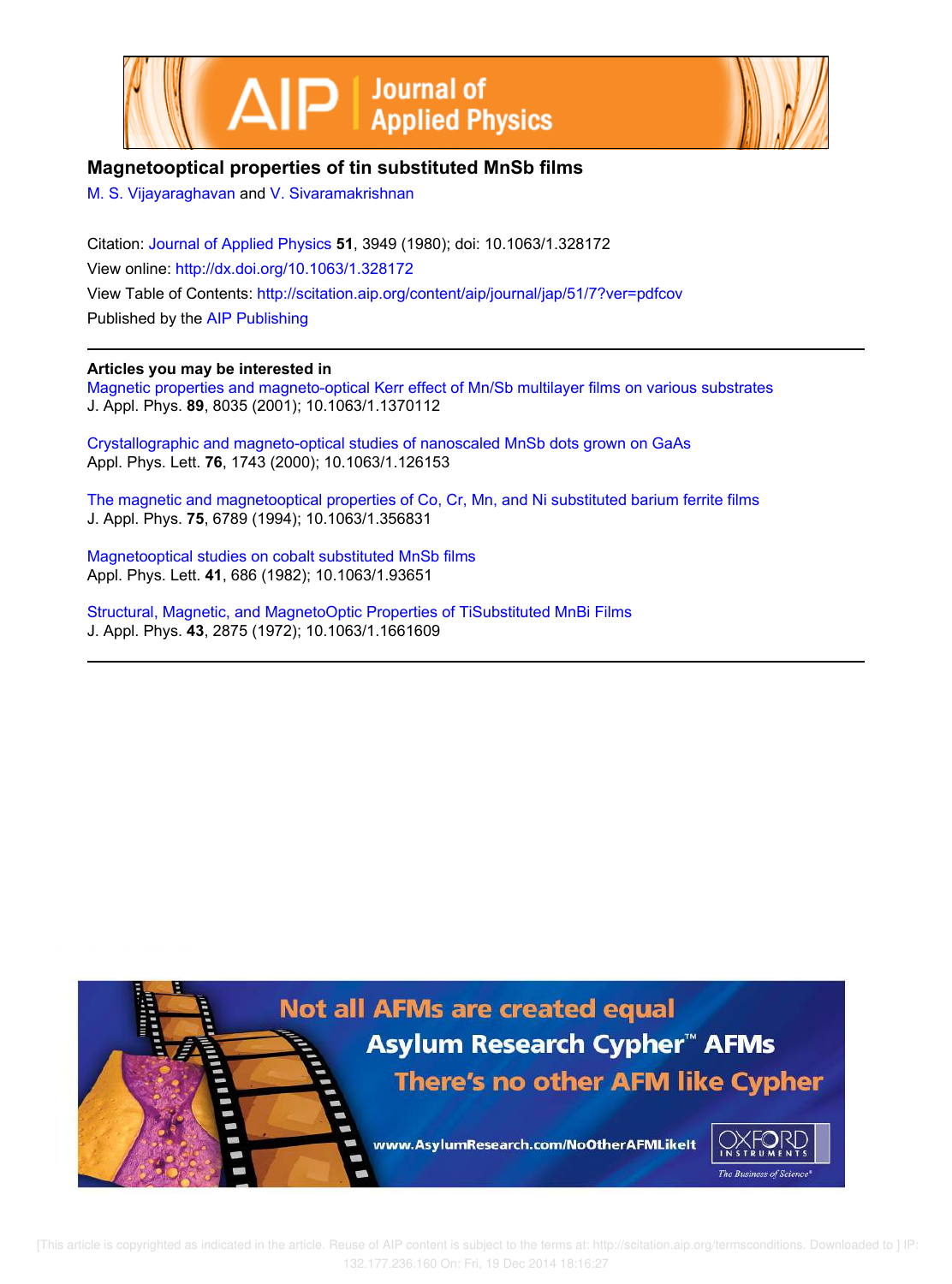# **Magneto-optical properties of tin substituted MnSb films**

M. S. Vijayaraghavan<sup>a)</sup> and V. Sivaramakrishnan *Thin Film Laboratory, Department 0/ Physics, Indian Institute o/Technology, Madras-600 036, India* 

(Received 19 October 1979; accepted for publication 2 January 1980)

Polycrystalline films ofSn-substituted MnSb have been prepared from bulk by Flash evaporation. The Faraday rotations and optical absorption coefficients of MnSb<sub>1</sub>  $\chi$ Sn<sub>x</sub>  $(0 \le x \le 0.3)$  films are measured in the visible region. Room temperature specific saturation rotation  $F$ , decreases with increasing Sn concentration at all wavelengths while the optical absorption coefficient  $\alpha$ (uncorrected for reflection) does not show any significant change. The Magneto-optic figure of merit  $(2F/\alpha)$  for different compositions and wavelengths are estimated for evaluating these films as beam-addressable storage elements.

PACS numbers: 8S.70.Sq, 8S.70.Kr, 78.20.Ls, 7S.70.Dp

#### **I. INTRODUCTION**

Magneto-optical properties of magnetic material in thin-film form have been of considerable interest since thermomagnetic recording was demonstrated on MnBi. Materials for magneto-optic file application must have large magneto-optic rotation for read out and high optical absorption for the thermomagnetic writing process. If in addition, the file has to operate without the use of any refrigeration or temperature biasing, then the material requirement imposes an additional condition that the Curie temperature should be as close to room temperature as possible.

The compound MnSb possesses NiAs-type structure and the magnetic properties of this compound have been found to be devoid of instabilities associated with first-order phase transitions near the Curie temperature as in MnAs and MnBi. The specific Faraday rotations and optical absorption coefficients are large enough for these to be considered as potential magneto-optic file element. Since it has a large Curie temperature of about 300 °C and also since its magnetic properties are sensitive to the presence of interstitial cations, Sawatzky *et al.* I attempted to populate the bipyramidal interstitial positions with excess manganese and were able to bring down its Curie temperature to about 90·C. But their attempts failed as the new compound  $Mn_{1+x}$  Sb (0 $\le x \le 0.2$ ) reverted back to the stoichiometric MnSb phase on thermal cycling through their Curie temperatures. They also found from their result on the systems of  $\text{Mn}_{1,1}$  Co<sub>0.1</sub> Sb and  $\text{Mn}_{1,1}$  Ni<sub>0.1</sub> Sb that this instability of the bipyramidal site is not limited to excess manganese. Later Vijayaraghavan et al.<sup>2</sup> were able to prepare compounds of MnSb with different lower Curie temperatures by substituting the manganese of the octahedral interstitial sites by copper which resulted in the films of the composition  $Mn_{1-x}Cu_xSb$  (0 $\le x \le 0.3$ ). These films were found to be devoid of the instabilities associated with  $Mn_{1+x}$  Sb. Thus having obtained a technique for preparing MnSb of lower curie temperatures we attempted to substitute tin, but this time in place of antimony. We report here on the preparation of vacuum deposited  $MnSb_1$ <sub>x</sub>  $Sn_x$  films. The experimental technique involved in the film preparation, the results of magneto-optical, optical and temperature variation of Faraday rotation are discussed. These are later analyzed for evaluating them for beam-addressable magnetic memory devices.

#### II. **FILM SYNTHESIS AND CHARACTERIZATION**

Films of  $MnSb_1 = x Sn_x$  were prepared for the composition range from  $x = 0$  to  $x = 0.3$  by flash evaporation in the same way as described in Ref. 3 using bulk materials of these alloys which were supplied by Professor Hashimoto of Japan. The substrates were optically flat glass plates thoroughly cleaned ultrasonically and subsequently cleaned by ion bombardment just before deposition. They were kept at room temperature and during deposition the vacuum was better than  $5 \times 10^{-6}$  torr. Film thickness was determined using quartz oscillator thickness monitor calibrated with the aid of optical interferometer.

The structure and the composition of the films were investigated by electron microscopy, x-ray diffraction and electron microprobe analysis. All the films studied (up to a thickness of 5000  $\AA$ ) were found to be polycrystalline and of single phase with no significant preferred orientation. Figure 1 shows a transmission electron diffraction (TED) pattern of a Sn 0.2 film. The lattice constants of all the films were in



FIG. L Transmission electron diffraction pattern of a 500-A-thick  $MnSb_{0.8}Sn_{0.2}$  film, taken at 80 kV. This shows that the film is composed of one phase of the NiAs structure.

3949 J. AppL Phys. 51(7), July 1980 0021-8979/801073949-04\$01.10 © 1980 American Institute of Physics 3949

<sup>&</sup>lt;sup>a)</sup>Present address: MIC Division, DL RL, Hyderabad-500 005, India.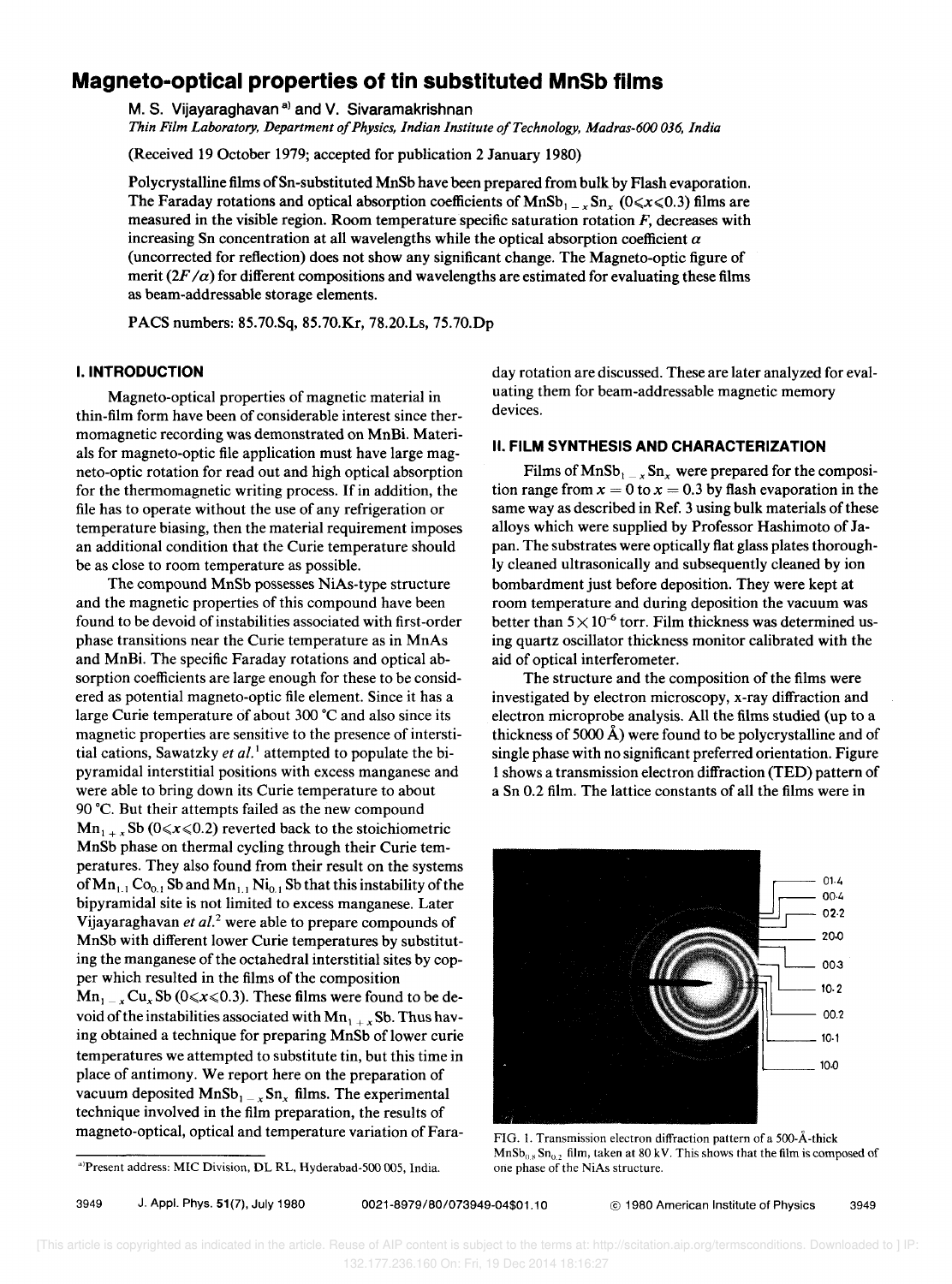

FIG. 2. Dispersion of specific Faraday rotation  $F$ , optical absorption coefficient  $\alpha$  and figure of merit  $(2F/\alpha)$  for  $MnSb_{0.8}Sn_{0.2}$  film. The thickness of the film was 510 A.

agreement with that of the bulk. The x-ray diffraction data on films approximately 5000 A thick also agrees well with the x-ray pattern of the corresponding powder specimens. The composition was independently determined by an electron probe using bulk standards. The composition was almost retained in all the films investigated and there was reasonable uniformity in composition throughout the area scanned. All the films obtained were smooth, metallic in appearance, and were highly reflecting. We also found that it was not possible to control the film composition when the tin content exceeded 30 atomic percent; for beyond this composition we noticed segregation of tin from the alloy.

# III. RESULTS

## A. **Faraday rotation measurement**

The polar Faraday rotation of the film was measured at room temperature in air within few hours after deposition using a spectropolarimeter described elsewhere.<sup>4</sup> A well concentrated and collimated beam of light from a high-pressure Xe arc lamp was made monochromatic by a set of interference filters having a high transmittance and spectral half width of about 100 Å. The monochromatic beam, 4 mm in diameter on a film surface, was allowed to pass through a nicol prism before entering the film and the transmitted



FIG. 3. Room-temperature polar Faraday rotation at 6328 A as a function of applied magnetic field.

beam was modulated by a mechanical chopper analyzer and detected by a photomultiplier tube. Rotation angle was measured within an accuracy of  $\frac{1}{2}$  minute of arc. The thicknesses of films ranged between 400–600  $\AA$ , for films of higher thicknesses had low light transmittance and hence low sensitivity of detection. Again thinner films were avoided because their pin holes might lead to errors in the measurement of Faraday rotation. Figure 2 shows the variation of saturation Faraday rotation of an Sn 0.2 film with wavelength, recorded at room temperature. It can be seen that Faraday rotation remains almost constant. This was true at all dopant concentrations of tin in the film. The values of Faraday rotation measured at a wavelength of 6328 A for all compositions are listed in Table I. The room temperature polar Faraday rotation as a function of applied field is shown in Fig. 3 for a Sn 0.1 film. The remnance in the polar configuration is very low, less

TABLE 1. Comparison of magneto-optical properties of potential magneto optic memory materials.

| Material         | $T_c(K)$ | Absorption<br>coefficient<br>$\alpha_{6328}$ cm <sup>-1</sup> | <b>Saturation</b><br>Faraday<br>rotation<br>$F_{6328}$ (deg/cm) | Figure<br>of<br>merit<br>$(2F/\alpha)_{6328}$ deg | Ref.         |
|------------------|----------|---------------------------------------------------------------|-----------------------------------------------------------------|---------------------------------------------------|--------------|
| $Mn_5Ge_3$       | 310      | $4.5 \times 10^{5}(U)$                                        | $1.9 \times 10^{5}$                                             | 0.85                                              | 6            |
| CrTe             | 334      | $1.8 \times 10^5$ (C)                                         | $0.5 \times 10^{5}$                                             | 0.55                                              |              |
| Fe <sub>51</sub> | 390      | $3.7 \times 10^{5}$ (C)                                       | $1.3 \times 10^{5}$                                             | 0.70                                              | 8            |
| MnSb             | 585      | $6.7 \times 10^{5}$ ( <i>U</i> )                              | $2.3\times10^{5}$                                               | 0.70                                              |              |
| MnSb0.9Sn0.1     | 575      | $7.7 \times 10^5 (U)$                                         | $2.6 \times 10^{5}$                                             | 0.70                                              |              |
| MnSb0.8Sn0.2     | 540      | $7.6 \times 10^{5}(U)$                                        | $2.2 \times 10^{5}$                                             | 0.60                                              | Present work |
| MnSb0.7Sn0.3     | 363      | $7.4 \times 10^5 (U)$                                         | $0.9\times10^{5}$                                               | 0.25                                              |              |

3950 J. Appl. Phys., Vol. 51, No.7, July 1980

M.S. Vijayaraghavan and V. Sivaramakrishnan 3950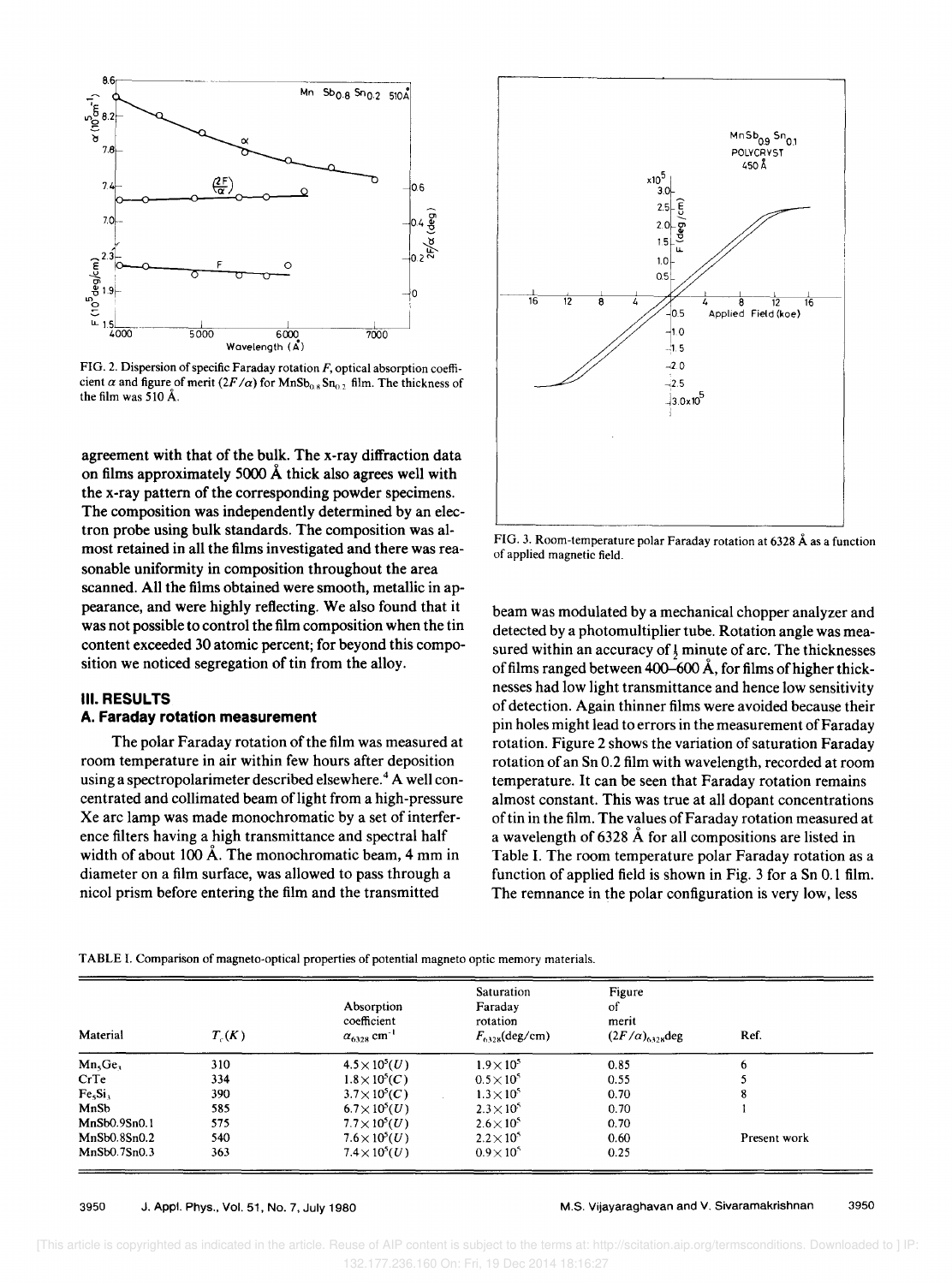

FIG. 4. Temperature dependence of specific Faraday rotation for a 450-Athick  $MnSb_{0.9}Sn_{0.1}$  film. The Curie temperature  $T_c$  is 575 K.

than 10% of saturation value and the hysteresis loops are typical hard direction loops indicating that the easy axis of magnetization lies in the plane of the film. Saturation rotation is reached in applied fields greater than about 10 K Oe for all compositions.

The effect of oxidation and deposition of films on different substrates were also studied. In respect of oxidation, it was found that no significant change in Faraday rotation was noticed even after a few weeks of exposure to highly humid atmosphere. Again, depositing the film with a thick protective layer of silicon monoxide, we found that there was no significant change in Faraday rotation upon several thermal cyclings through the Curie temperature for all the films investigated. Also no significant change in the specific Faraday rotation of the films was noticed when they were deposited on different substrates like rock salt, quartz etc.

#### B. Absorption coefficient measurements

The uncorrected room-temperature optical-absorption coefficient  $\alpha$  defined by  $I = I_0 \exp(-\alpha t)$  was measured using a CARL ZEISS DMR 21 spectrophotometer calibrated with known standards for reducing possible instrumental errors. To avoid multiple reflections of light in the magnetic layers all the films for which absorption coefficient was measured had thickness of about 500 Å. The variation of  $\alpha$  with wavelength for an Sn 0.2 film is shown in Fig. 2. Although the  $\alpha$ 's are uncorrected for reflection, reflection and absorption due to substrate was taken care of by keeping a film-free substrate in the reference beam. As in various other intermetallics like CrTe,<sup>5</sup>  $\text{Mn}_5\text{Ge}_3$ ,<sup>6</sup> etc., the absorption is quite featureless except for a gradual rise in  $\alpha$  near ultraviolet as the metallic absorption edge is approached. For these measurements only films which showed similarity in composition, crystallographic structure, and specific Faraday rotation values for several thicknesses were used. The values of *a* at the wavelength of 6328 A for different concentrations of tin are given in Table I.

#### C. Temperature variation of Faraday rotation

The Curie temperature  $T_c$  of all the films were determined using the temperature variation of Faraday rotation. The setup consists of a glass furnace heater, wound noninductively, where the films are kept and whose temperature could be controlled to within  $\pm$  3 °C. A thick coating of silicon monoxide was given to the films to prevent them from getting oxidized during measurement. Figure 4 shows the temperature dependence of specific Faraday rotation of an Sn 0.1 film.  $T_c$  for this film was found to be 575 K and it decreased with increasing Sn concentration, reaching a value of 360 K for  $Sn = 0.3$ , in agreement with the result of Hashimoto *et al.*<sup>7</sup> The values of  $T_c$  for all the compositions studied are tabulated in Table I.

## IV. CONCLUSION

Thin films of the compound  $MnSb_{1-x}Sn_x$  *(0* $\le x \le 0.3$ *)* possess some features which are not found in other similar materials reported as potential candidates for magneto-optic memory applications. Efficient use of a laser for thermomagnetic writing in magnetic films requires that the materials have large absorption coefficient at the laser wavelength. When one laser is used for both writing and reading, the wavelength of the beam must be properly selected to reach a compromise for the magnitudes of the material properties. It is commonly accepted that  $(2F/\alpha)$ <sup> $\leq$ </sup> 1° is required for adequate read-out. In conjunction with the requirements for  $\alpha$ , which is  $\alpha \ge 10^5$  cm<sup>-1</sup>, this means that  $F \le 10^5$  deg/cm and both  $\alpha$  and  $F$  are achievable at room temperature and in the convenient visible laser wavelength region. That the dispersion curves of both Faraday rotation and figure of merit for all compositions are almost flat shows that these materials have the advantage of being used in any visible laser wavelength. Also, as required, the optical absorption coefficients, like Faraday rotations, for all compositions are relatively high, consistent with the metallic character of the films. But since the easy direction of magnetization is in the plane of the film and the remnance normal to the film is essentially zero, magneto-optical read-out using the Faraday effect is possible only with oblique light beam incidence. Under these conditions the available read signal is reduced relative to the polar configuration by an amount dependent on the angle of incidence, on the refractive index and absorption coefficient of the material. This is a common feature for all materials having the easy direction of magnetization in the plane of the film. Again Curie temperature  $T_c$  of about 588 K for MnSb could be brought down to as low as  $363 \text{ K}$  by changing the concentration of tin in MnSb. Thus the Curie temperature